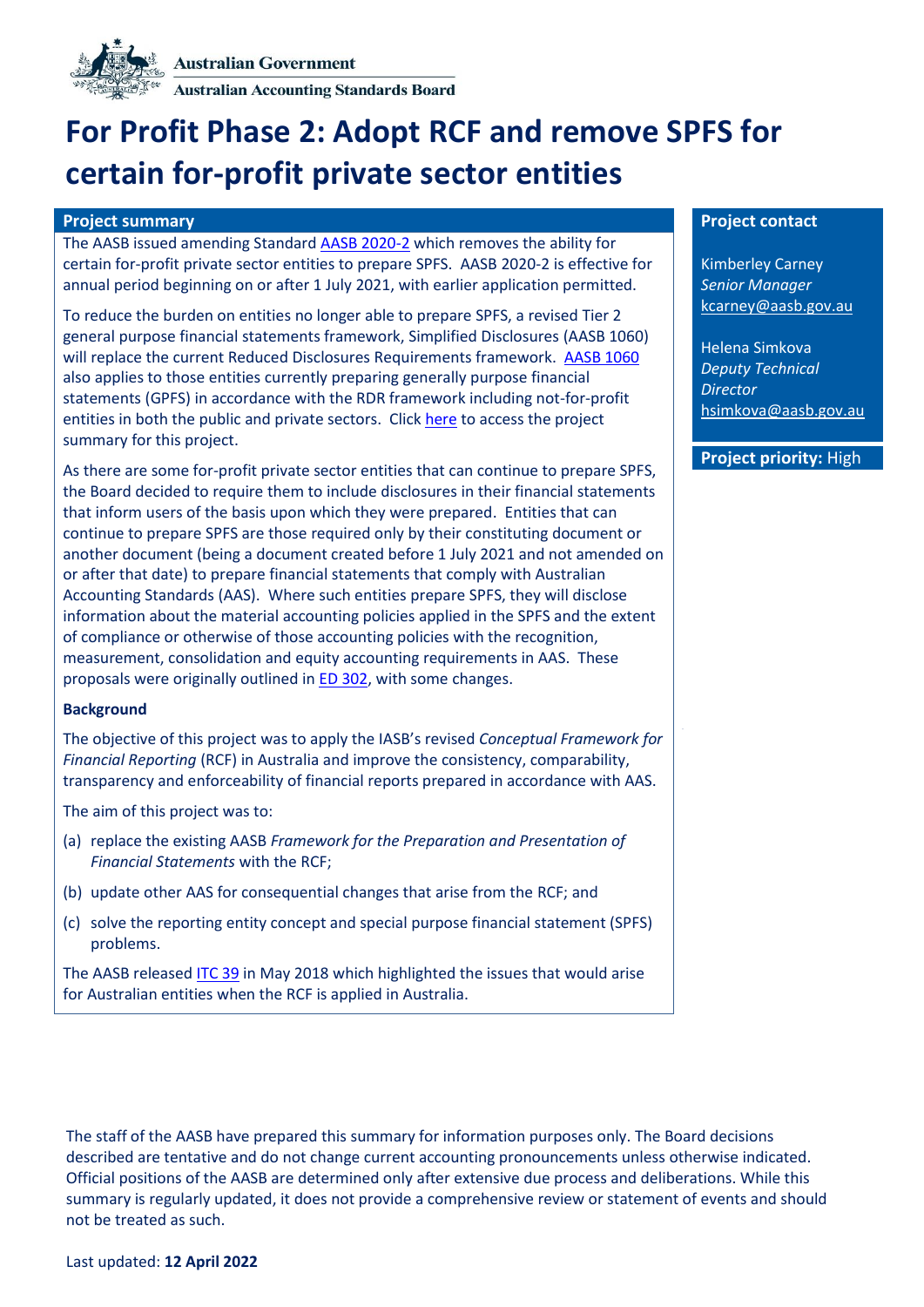### **Project summary**

The AASB suggested two-phased approach resulting in the removal of the ability to prepare SPFS for certain for-profit private sector entities required by legislation or otherwise to prepare financial statements in accordance with AAS, or in some cases accounting standards.

After considering the feedback received on ITC 39 and the findings of research activities, the AASB issued ED [297](https://www.aasb.gov.au/admin/file/content105/c9/ACCED297_08-19.pdf) *Removal of SPFS for certain For-Profit Entities*. After considering the feedback received on ED 297 the AASB issued AASB 2020-2.

### **Issued Documents Project status Other**

[Exposure Draft](https://www.aasb.gov.au/admin/file/content105/c9/ACCED302_06-20.pdf) (ED 302)

- 
- [Exposure Draft](https://www.aasb.gov.au/admin/file/content105/c9/ACCED297_08-19.pdf) (ED 297)
- [Consultation Paper](https://www.aasb.gov.au/admin/file/content105/c9/ITC39_05_18.pdf) (ITC 39)

### **AASB Outreach**

Webinar – [slide pack](https://www.aasb.gov.au/admin/file/content102/c3/ED297_SPFS_Removal_Webinar_Slides.pdf)  $&$  recording [November 2019]

[Amending Standard](https://www.aasb.gov.au/admin/file/content105/c9/AASB2020-2_03-20.pdf) (AASB 2020-2)

- Roundtables [slide pack](https://www.aasb.gov.au/admin/file/content102/c3/SPFS_Removal_Roundtables_v3.pdf)  $&$  [summary](https://www.aasb.gov.au/admin/file/content102/c3/10.1_Oct2019_ED297Roundtable_Summary_M173.pdf) [November 2019]
- **[AASB Staff Paper:](https://www.aasb.gov.au/admin/file/content102/c3/For-Profit_User_and_preparer_survey_report.pdf) Results from User** and Preparer Surveys
- Briefings [slide pack](http://www.aasb.gov.au/admin/file/content102/c3/CF_Briefing_website.pdf) & [summary](http://www.aasb.gov.au/admin/file/content102/c3/CF_May2018_BriefingSessions_Summary.pdf) [May 2018]
- Webinar [slide pack](http://www.aasb.gov.au/admin/file/content102/c3/CF_Briefing_AASB_Webinar_21062018.pdf)  $&$  recording [June 2018]
- Roundtables [slide pack](https://www.aasb.gov.au/admin/file/content102/c3/9.3_AASB_Slides_Sep_Roundtables_M168.pdf) & [summary](https://www.aasb.gov.au/admin/file/content102/c3/Sep2018_Roundtable_Summary.pdf) [September 2018]
- **[ITC 39 Phase 2 Submissions](https://www.aasb.gov.au/admin/file/content102/c3/4.3.2_ITC39Phase2Submissions01-33_M169_NO.pdf)**

# **Board deliberations**

- [Staff paper](https://www.aasb.gov.au/admin/file/content102/c3/3.1_SP_ED297Submissions_M174_PP.pdf) and pre-ballot [draft of amending Standard](https://www.aasb.gov.au/admin/file/content102/c3/3.2_PBD_AASB2020-X_M174_PP.pdf)
- [Staff paper](https://www.aasb.gov.au/admin/file/content102/c3/4.0_CM_SPFS-Removal_M171.pdf) and pre-ballot [draft of Exposure Draft](https://www.aasb.gov.au/admin/file/content102/c3/4.1_ED_SPFS-Removal_M171.pdf) [November 2019]
- [Staff paper:](https://www.aasb.gov.au/admin/file/content102/c3/4.1_SP_Phase2Submissions_M169.pdf) Phase 2 Submissions [February 2019]

# **AASB Communications**

[AASB Submission to Treasury on](https://aasb.gov.au/admin/file/content102/c3/AASB_submission_to_TreasuryThresholdProposals14122018.pdf) *[Reducing the financial reporting](https://aasb.gov.au/admin/file/content102/c3/AASB_submission_to_TreasuryThresholdProposals14122018.pdf)  [burden by increasing the](https://aasb.gov.au/admin/file/content102/c3/AASB_submission_to_TreasuryThresholdProposals14122018.pdf)  [thresholds for large proprietary](https://aasb.gov.au/admin/file/content102/c3/AASB_submission_to_TreasuryThresholdProposals14122018.pdf)  [companies](https://aasb.gov.au/admin/file/content102/c3/AASB_submission_to_TreasuryThresholdProposals14122018.pdf)*

- Implementation support  $\blacksquare$  Removal of SPFS and the introduction of AASB 1060 webinars:
	- Part 1: [recording](https://www.youtube.com/watch?v=dGLJCA1MiJQ&list=PLntQoAu4oFgW87GJ7KYfIvkPN4WU1YUTP&index=4&t=137s) and [slides](https://aasb.gov.au/media/x1ulq1wo/fpentities_removalspfs-1060_part-1_0421.pdf)
	- Part 2[: recording](https://www.youtube.com/watch?v=6YkE8zhAULU&list=PLntQoAu4oFgW87GJ7KYfIvkPN4WU1YUTP&index=3&t=2465s) and [slides](https://aasb.gov.au/media/apdng4so/fpentities_removalspfs-1060_part2_0521.pdf)
	- Part 3[: recording](https://www.youtube.com/watch?v=a0EVU4eIwes&list=PLntQoAu4oFgW87GJ7KYfIvkPN4WU1YUTP&index=2&t=400s) and [slides](https://www.aasb.gov.au/admin/file/content102/c3/FPentities_RemovalSPFS1060_Part3_2521.pdf)
	- [Key facts](https://www.aasb.gov.au/admin/file/content102/c3/AASB2020-2_KeyFacts_03-20.pdf) [March 2020]
	- [Key facts](https://www.aasb.gov.au/admin/file/content2/c7/ED297_Key_facts.pdf) [November 2019]
	- [AASB Research Report No. 13](https://www.aasb.gov.au/admin/file/content102/c3/AASB_RR13_Consol_parent_Sub_FR.pdf)
	- [AASB Research Report No. 12](https://www.aasb.gov.au/admin/file/content102/c3/RR12_ASIC_08-19_1565850176017.pdf)
	- [Podcast](https://www.accountantsdaily.com.au/podcasts/11735-the-biggest-changes-in-years-are-happening-now-are-you-ready) [June 2018]
	- [AASB Research Report No. 1](https://www.aasb.gov.au/admin/file/content102/c3/AASB_RR-1_06-14_Reporting_Entities_and_SPFSs.pdf)
	- [AASB Research Report No. 7](https://www.aasb.gov.au/admin/file/content102/c3/AASB_RR_07_05-18.pdf)
	- Hot Topic Conceptual [Framework](https://www.aasb.gov.au/admin/file/content102/c3/HotTopic_CF_12-18.pdf) [May 2018]
	- [7 Key Facts Sheet](http://www.aasb.gov.au/admin/file/content102/c3/7_KEY_FACTS_CF.pdf) [May 2018]
	- [AASB Staff FAQ](http://www.aasb.gov.au/admin/file/content102/c3/FAQ_CF_5Jun2018.pdf) [June 2018]

| Latest project news  |                                   |
|----------------------|-----------------------------------|
| <b>Date</b>          | <b>News</b>                       |
| 23-24 February 2022  | AASB Action Alert [Issue No: 212] |
| 11-12 November 2020  | AASB Action Alert [Issue No: 205] |
| <b>30 April 2020</b> | AASB Action Alert [Issue No: 202] |
| 5-6 March 2020       | AASB Action Alert [Issue No: 201] |
| 22 November 2019     | AASB Action Alert [Issue No: 200] |
| 26 September 2019    | AASB Action Alert [Issue No: 199] |
| <b>17 June 2019</b>  | AASB Action Alert [Issue No: 198] |
| 2 May 2019           | AASB Action Alert (Issue No: 197) |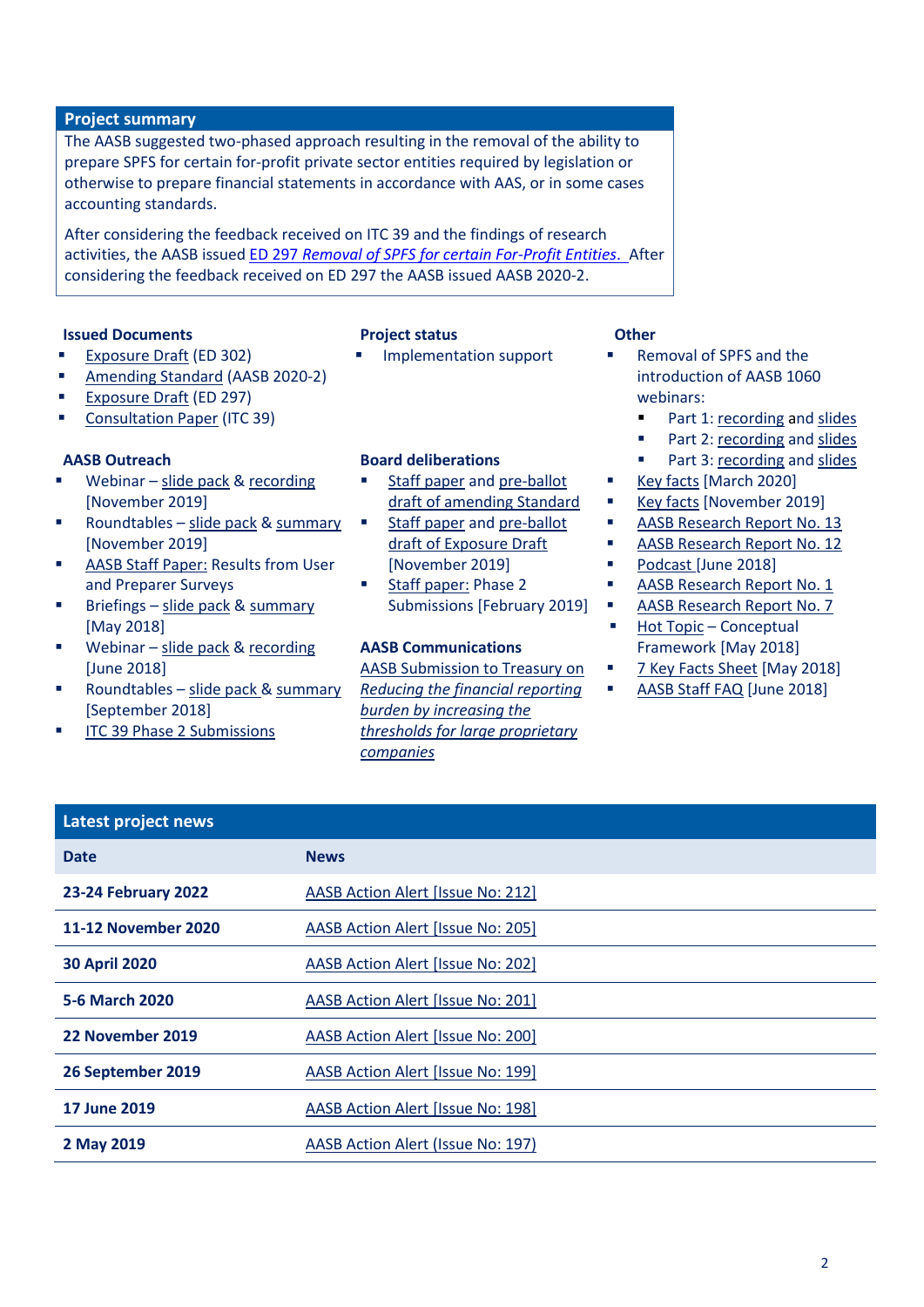| 21 February 2019 | AASB Action Alert (Issue No: 196)            |
|------------------|----------------------------------------------|
| 14 November 2018 | AASB Action Alert (Issue No: 195)            |
| 13 November 2018 | Roundtables slide pack and summary available |
| 5 September 2018 | AASB Action Alert (Issue No: 194)            |

|                      | <b>AASB Action Alert Update and Board Papers</b>                                                                                                                                                                                                                                                                                                                                                                                                                                                                                                                                                                                                                                                                                                                                                                                 |
|----------------------|----------------------------------------------------------------------------------------------------------------------------------------------------------------------------------------------------------------------------------------------------------------------------------------------------------------------------------------------------------------------------------------------------------------------------------------------------------------------------------------------------------------------------------------------------------------------------------------------------------------------------------------------------------------------------------------------------------------------------------------------------------------------------------------------------------------------------------|
| <b>Meeting Date</b>  | <b>Update</b>                                                                                                                                                                                                                                                                                                                                                                                                                                                                                                                                                                                                                                                                                                                                                                                                                    |
| <b>February 2022</b> | Accounting Policy Disclosures in Special Purpose Financial Statements of Certain For-Profit<br><b>Private Sector Entities</b>                                                                                                                                                                                                                                                                                                                                                                                                                                                                                                                                                                                                                                                                                                    |
|                      | The Board confirmed its previous decision to proceed with the proposals in ED 302<br>Amendments to Australian Accounting Standards - Disclosures in Special Purpose Financial<br>Statements of Certain For-Profit Private Sector Entities with some changes.                                                                                                                                                                                                                                                                                                                                                                                                                                                                                                                                                                     |
|                      | The amendments to AASB 1054 Australian Additional Disclosures and AASB 1057 Application<br>of Australian Accounting Standards are relevant to for-profit private sector entities that are<br>required only by their constituting document or another document (being a document<br>created before 1 July 2021 and not amended on or after that date) to prepare financial<br>statements that comply with Australian Accounting Standards.                                                                                                                                                                                                                                                                                                                                                                                        |
|                      | When such entities prepare special purpose financial statements (SPFS) that refer to<br>Australian Accounting Standards, the amendments will require the financial statements to<br>include disclosures that inform users of the basis upon which they were prepared. This<br>includes disclosing information about the material accounting policies applied in the SPFS<br>and the extent of compliance or otherwise of those accounting policies with the recognition,<br>measurement, consolidation and equity accounting requirements in Australian Accounting<br>Standards.                                                                                                                                                                                                                                                 |
|                      | An amending Standard, with an effective date of annual periods ending on or after 30 June<br>2022, is expected to be issued in May 2022                                                                                                                                                                                                                                                                                                                                                                                                                                                                                                                                                                                                                                                                                          |
| <b>November 2020</b> | Minimum Disclosures in SPFS of Certain For-Profit Private Sector Entities                                                                                                                                                                                                                                                                                                                                                                                                                                                                                                                                                                                                                                                                                                                                                        |
|                      | The Board decided it will proceed with the proposals in ED 302 Amendments to Australian<br>Accounting Standards - Disclosures in Special Purpose Financial Statements of Certain For-<br>Profit Private Sector Entities, with some changes. The amendments will require certain for-<br>profit private sector entities that prepare special purpose financial statements (SPFS) to<br>disclose information about the accounting policies applied in those SPFS, along with<br>information about the extent of compliance or otherwise with the recognition and<br>measurement requirements in Australian Accounting Standards. The Board reiterated that<br>the purpose of the amendments is to ensure the basis of preparation is clear where an entity<br>asserts compliance with Australian Accounting Standards in its SPFS. |
|                      | In finalising its views, the Board decided to:                                                                                                                                                                                                                                                                                                                                                                                                                                                                                                                                                                                                                                                                                                                                                                                   |
|                      | delay the effective date of the final amendments to apply to reporting periods beginning<br>on or after 1 July 2021, with early adoption permitted;                                                                                                                                                                                                                                                                                                                                                                                                                                                                                                                                                                                                                                                                              |
|                      | in doing so, exclude entities within the scope of AASB 2020-2 Amendments to Australian<br>$\bullet$<br>Accounting Standards - Removal of Special Purpose Financial Statements for Certain For-<br>Profit Private Sector Entities. Entities within the scope of AASB 2020-2 are for-profit<br>private sector entities that are required by legislation to prepare financial statements                                                                                                                                                                                                                                                                                                                                                                                                                                            |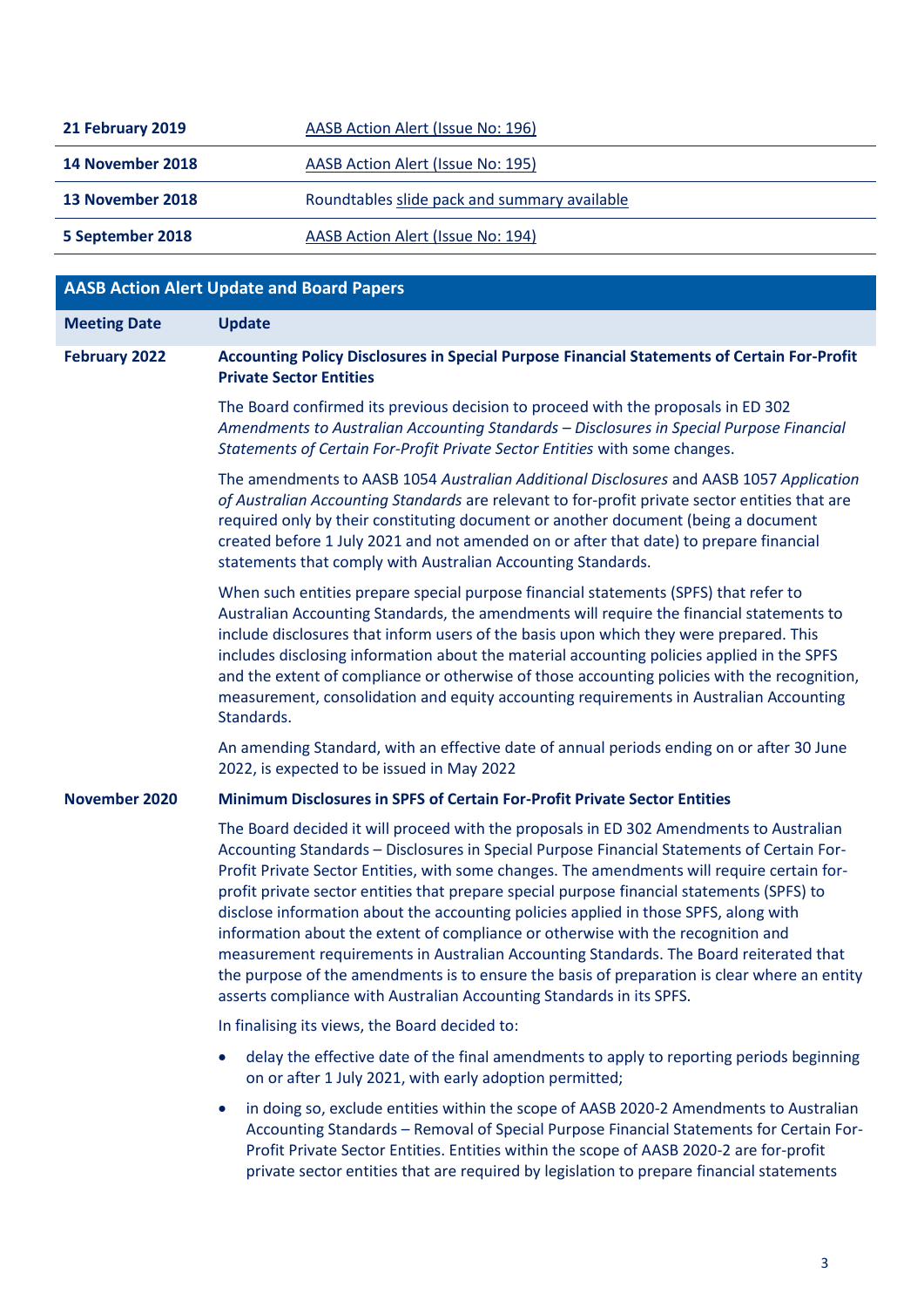that comply with either Australian Accounting Standards or accounting standards, and other for-profit private sector entities that are required only by their constituting document or another document to comply with Australian Accounting Standards (provided that document was created or last amended on or after 1 July 2021); and

• require entities to comply with the disclosure requirements in paragraphs 8 and 9 of AASB 1054 Australian Additional Disclosures (i.e. disclosure of an entity's reporting framework and whether the statements are General Purpose Financial Statements or SPFS).

An amending Standard is expected to be issued in December 2020.

### **April 2020 Minimum Disclosures for SPFS Referring to Australian Accounting Standards for For-Profit Private Sector Entities**

The Board confirmed its proposals to amend AASB 1054 *Australian Additional Disclosures* to require certain for-profit private sector entities that continue to be able to prepare special purpose financial statements (SPFS) to disclose information about the accounting policies applied in those SPFS along with information about the extent of compliance or otherwise with the recognition and measurement (R&M) requirements in Australian Accounting Standards (AAS). This includes:

- (a) for-profit private sector entities that are required by legislation to prepare financial statements that comply with either AAS or accounting standards. The ability of these entities to prepare SPFS is temporary as these entities will be required to prepare general purpose financial statements for annual periods beginning on or after 1 July 2021, in accordance with AASB 2020-2; and
- (b) other for-profit private sector entities that are required only by their constituting document or another document to prepare financial statements that comply with AAS. The ability of these entities to prepare SPFS is limited to circumstances where the constituting or other document requiring compliance with AAS was created or last amended before 1 July 2021.

### **Background**

In March 2020, the Board issued AASB 2020-2 *Amendments to Australian Accounting Standards – Removal of Special Purpose Financial Statements for Certain For-Profit Private Sector Entities* which limits the preparation of financial statements that comply with AAS by for-profit private sector entities to:

- (a) entities whose constituting document (or another document), requiring them to comply with Australian Accounting Standards, was created or last amended before 1 July 2021; and
- (b) entities with a legislative requirement to prepare financial statements that comply with Australian Accounting Standards or accounting standards, for financial statements for periods beginning prior to 1 July 2021, if they elect not to early adopt the requirements in AASB 2020-2.

Accordingly, there is likely to be a number of entities that will continue to be able to prepare special purpose financial statements and state that their special purpose financial statements have been prepared in compliance with Australian Accounting Standards for a long period of time. The Board also considered a number of other reasons why these disclosures are necessary (see also [Additional disclosures for for-profit SPFS](#page-5-0) below).Without a clear explanation of what compliance with AAS means, there is a significant risk of users being misled regarding the basis of preparation of SPFS.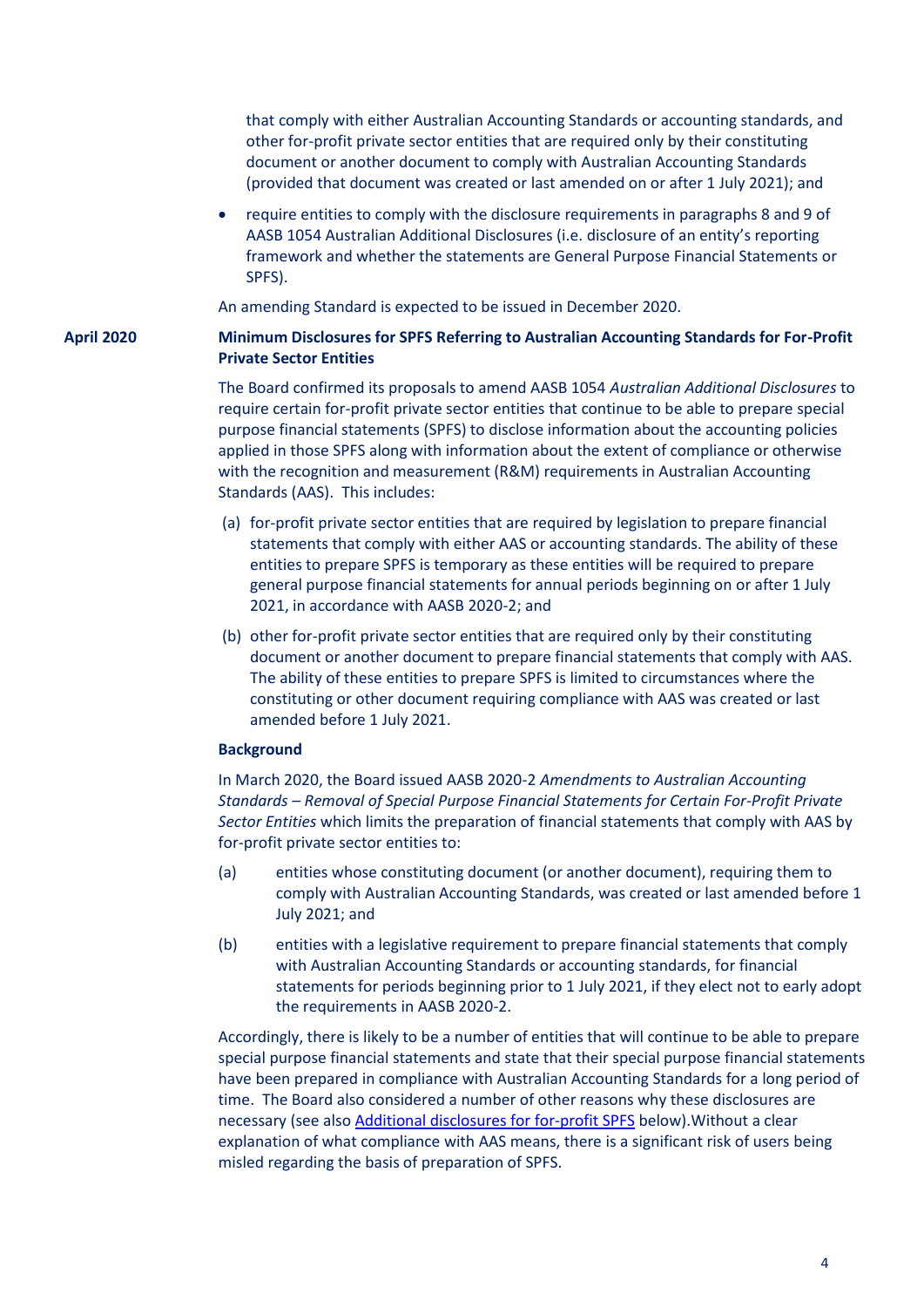This was previously considered by the Board via ED 293 *Amendments to Australian Accounting Standards – Disclosure in Special Purpose Financial Statements of Compliance with Recognition and Measurement Requirements*. However, when finalising the proposals in ED 293, their application was limited to not-for-profit entities. This decision was made subject to finalising AASB 2020-2, and in doing so was reconsidered by the Board.

### **Proposed requirements**

The Board decided to issue an Exposure Draft proposing that those entities in (a) and (b) above would be required to disclose:

- (a) the basis on which the decision to prepare SPFS was made;
- (b) information about the material accounting policies applied in the special purpose financial statements, including information about any changes in those accounting policies;
- (c) where the entity has interests in other entities whether or not its subsidiaries and investments in associates or joint ventures have been consolidated or equity accounted in a manner consistent with the requirements set out in AASB 10 *Consolidated Financial Statements* or AASB 128 *Investments in Associates and Joint Ventures*, as appropriate. If the entity has not consolidated its subsidiaries or equity accounted its investments in associates or joint ventures consistently with those requirements, it would disclose that fact, and the reasons why;
- (d) for each material accounting policy applied and disclosed in the financial statements that does not comply with all the recognition and measurement requirements in Australian Accounting Standards (except for requirements set out in AASB 10 or AASB 128) – an indication of how it does not comply; and
- (e) whether or not the financial statements overall comply with all the recognition and measurement requirements in Australian Accounting Standards (except for requirements set out in AASB 10 or AASB 128).

The proposed amendments are expected to apply to annual periods ending on or after 30 June 2021. Early voluntary disclosure is encouraged.

The Exposure Draft is expected to be issued shortly with a comment period of 90 days.

# **March 2020 Removal of Special Purpose Financial Statements for Certain For-Profit Private Sector Entities**

The following for-profit private sector entities will no longer be able to prepare Special purpose financial statements (SPFS) for reporting periods beginning on or after 1 July 2021:

- entities preparing financial statements under Part 2M.3 of the *Corporations Act 2001* including large proprietary (including grandfathered entities), unlisted public (other than companies limited by guarantee), small foreign-controlled companies, financial services licensees and small proprietary companies with crowd-sourced funding;
- co-operatives and mutuals and others required by legislation to prepare financial statements that comply with either Australian Accounting Standards (AAS) or accounting standards (AS);
- trusts, partnerships and joint arrangements whose constituting document or another document requires the preparation of financial statements that comply with AAS if the relevant document was created or amended in any way on or after 1 July 2021;
- other for-profit entities (both private and public sector) that elect to prepare GPFS.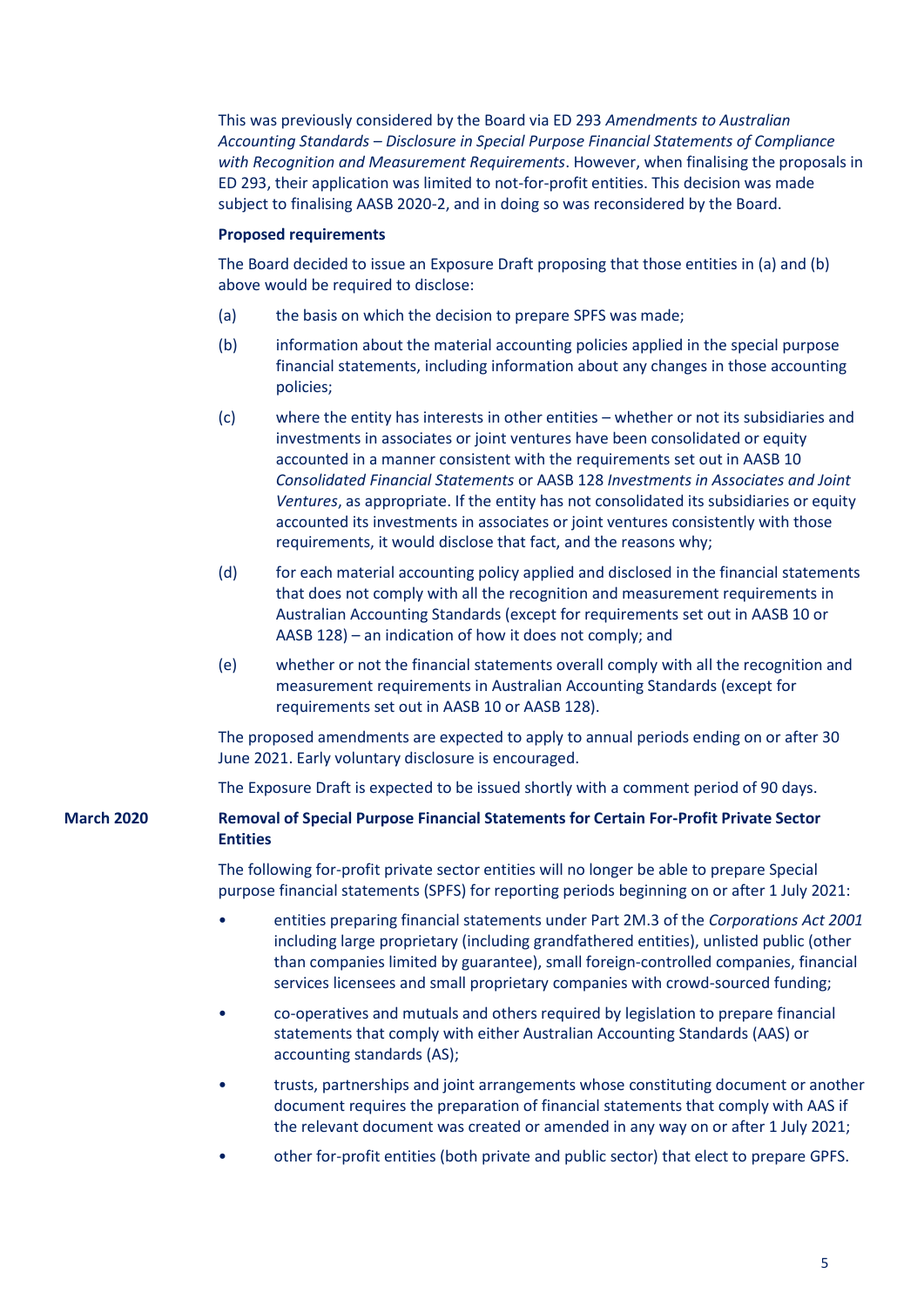A revised Tier 2 general purpose financial statements (GPFS) framework, Australian Accounting Standards – Simplified Disclosures (SDS), will replace the current Reduced Disclosures Requirements framework (RDR) with the same effective date. Affected entities no longer able to prepare SPFS and those not-for-profit entities in both the private and public sector currently preparing GPFS in accordance with the RDR framework will transition to SDS. Transitional relief from restating comparative information is available only if an entity chooses to apply the requirements early. Not-for-profit entities that prepare SPFS are not affected, but their continued ability to prepare SPFS will be considered as part of the forthcoming Australian Financial Reporting Framework project for not-for-profit private sector entities.

Entities not required by legislation, constituting or other documents or for-profit public sector entities, which voluntarily prepare GPFS will be required to apply the revised *Conceptual Framework for Financial Reporting*.

The Board issued both Standards, *AASB 2020-2 Amendments to Australian Accounting Standards – Removal of Special Purpose Financial Statements for Certain For-Profit Private Sector Entities* and AASB 1060 *General Purpose Financial Statements – Simplified Disclosures for For-Profit and Not-for-Profit Tier 2 Entities*, on its website in March 2020. Educational material will also follow.

#### <span id="page-5-0"></span>**Additional disclosures for for-profit SPFS**

As a consequence of the deferral of the effective date, the Board decided that for-profit private sector entities that prepare SPFS at 30 June 2021 (e.g. those transitioning to GPFS and trusts that have not amended their trust deed after 1 July 2021) will be required to make disclosures about their compliance with the R&M requirements in AAS, including consolidation and equity accounting, as proposed by ED 293 *Amendments to Australian Accounting Standards – Disclosure in Special Purpose Financial Statements of Compliance with Recognition and Measurement Requirements*. The Board will consider this further in subsequent meetings as part of a separate sub-project.

#### **Feedback on ED 297**

Based on the feedback received the Board decided on the following changes in AASB 2020-2 from ED 297 *Removal of Special Purpose Financial Statements for Certain For-Profit Private Sector Entities*:

- to defer the effective date to annual reporting periods beginning on or after 1 July 2021, with transitional relief from restating comparative information available only to entities which elect to early adopt;
- extend transitional relief for early adoption to entities that have previously prepared SPFS and complied with all recognition and measurement (R&M) requirements. Such entities do not need to present comparative information for those disclosures that they had not previously made;
- entities applying the transitional relief for early adoption shall disclose the comparative period statement of financial position unadjusted as per their latest SPFS (consistent with presentation of the statement of profit or loss, other primary financial statements and the notes); and
- entities applying the transitional relief for early adoption are required to disclose a reconciliation of equity from the latest SPFS to the adjusted opening balances.

In addition, the Board decided to not require an entity to distinguish the correction of prior period errors from changes in accounting policies in the year of transition as a practical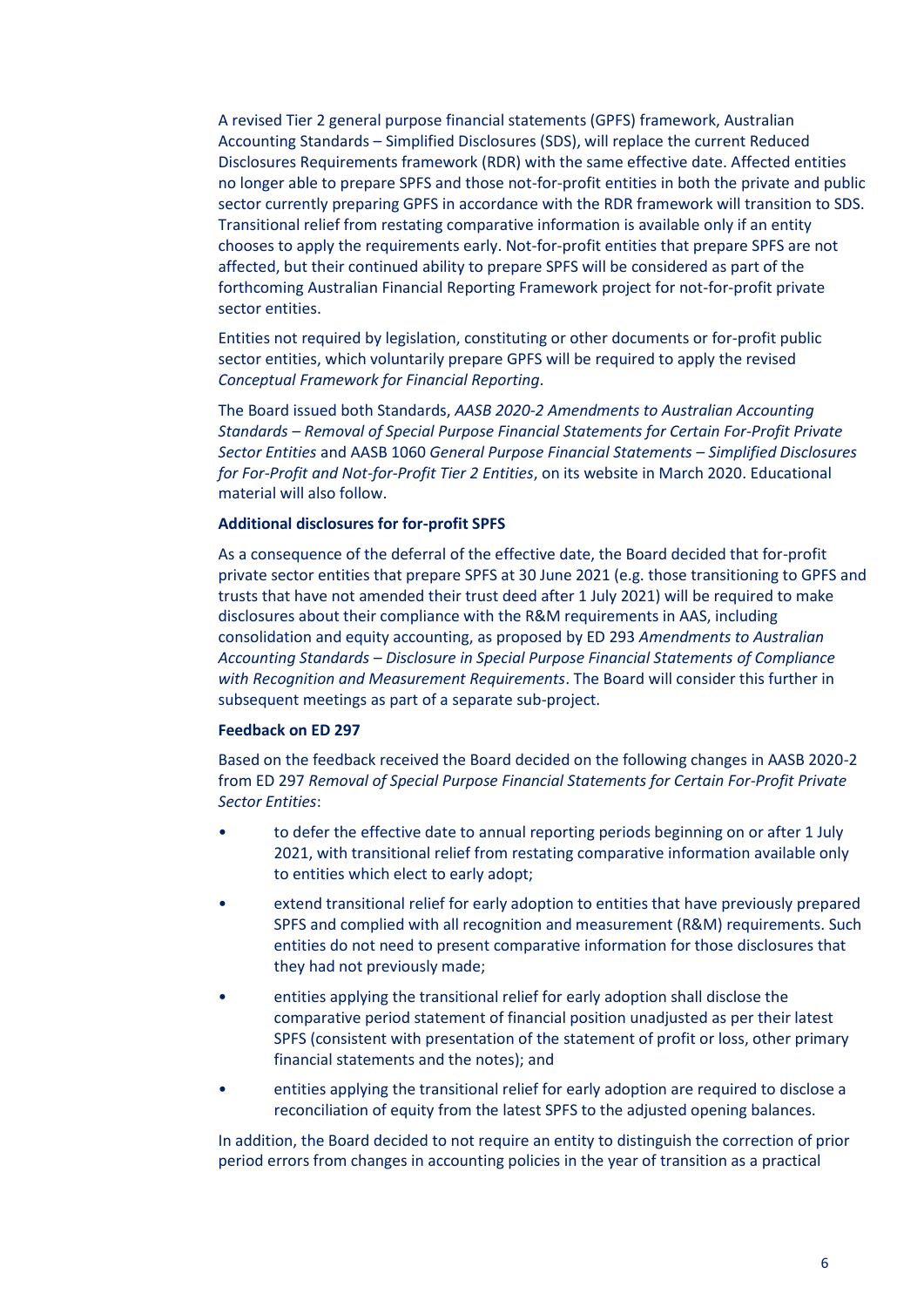expedient to achieve consistent, comparable, transparent and enforceable financial reporting in a timely manner.

- **[3.1](https://www.aasb.gov.au/admin/file/content102/c3/3.1_SP_ED297Submissions_M174_PP.pdf)** Staff Paper: Initial summary responses to ED 297 & 295
- **[3.2](https://www.aasb.gov.au/admin/file/content102/c3/3.2_PBD_AASB2020-X_M174_PP.pdf)** [Pre-Ballot Draft] AASB 2020-X *Removal of Special Purpose Financial Statements for Certain For-Profit Private Sector Entities*

#### **November 2019 ED 297 Removal of SPFS for Certain For-Profit Entities – Feedback**

The Board noted approximately 90% of participants supported the proposals and the effective date of 30 June 2020 in ED 297 *Removal of Special Purpose Financial Statements for Certain For-Profit Private Sector Entities*. The majority of the participants in the roundtables and webinar held to date also agreed with the proposed scope and the scope exemption for entities with non-legislative requirements to prepare financial statements.

The following views were expressed by multiple participants:

- the transitional relief from restating the comparative information should apply to all entities, whether or not the current SPFS comply with the recognition and measurement requirements of Australian Accounting Standards;
- due to software capabilities, the statement of financial position in the year of transition should include the closing balances and the comparative unadjusted balances as disclosed in the most recent SPFS. The adjusted opening balances would be disclosed in the notes;
- the need to educate both accountants and lawyers that any change in the constituting document of an entity with non-legislative requirements may trigger a change in financial reporting requirements; and
- mixed views in respect of whether Australian Financial Services Licensees and grandfathered entities should be in the scope of the Standard.

The proposals in the ED and the feedback will be further considered by the Board at the next meeting.

**[10.1](https://www.aasb.gov.au/admin/file/content102/c3/10.1_Oct2019_ED297Roundtable_Summary_M173.pdf)** Staff paper – summary of feedback from roundtables on ED 297

#### **September 2019 AASB 1054 – Disclosure of Compliance with Recognition and Measurement in SPFS**

The Board decided additional disclosure of information about compliance with the recognition and measurement requirements in Australian Accounting Standards will not apply to for-profit private sector entities preparing SPFS, unless the proposals in ED 297 to prohibit SPFS are not finalised. The Board acknowledged stakeholder feedback that the amendments would only be relevant to these entities for a short period of time if the proposals in ED 297 are finalised as expected by 30 June 2020 and costs are likely to outweigh benefits.

**[18.1](https://www.aasb.gov.au/admin/file/content102/c3/18.1_SP_ED293Submissions_M172_REVISED.pdf)** Staff Paper: AASB 1054 - Disclosure of Compliance with R&M in SPFS

**June 2019 AASB 1054 – Disclosure of Compliance with Recognition and Measurement in SPFS**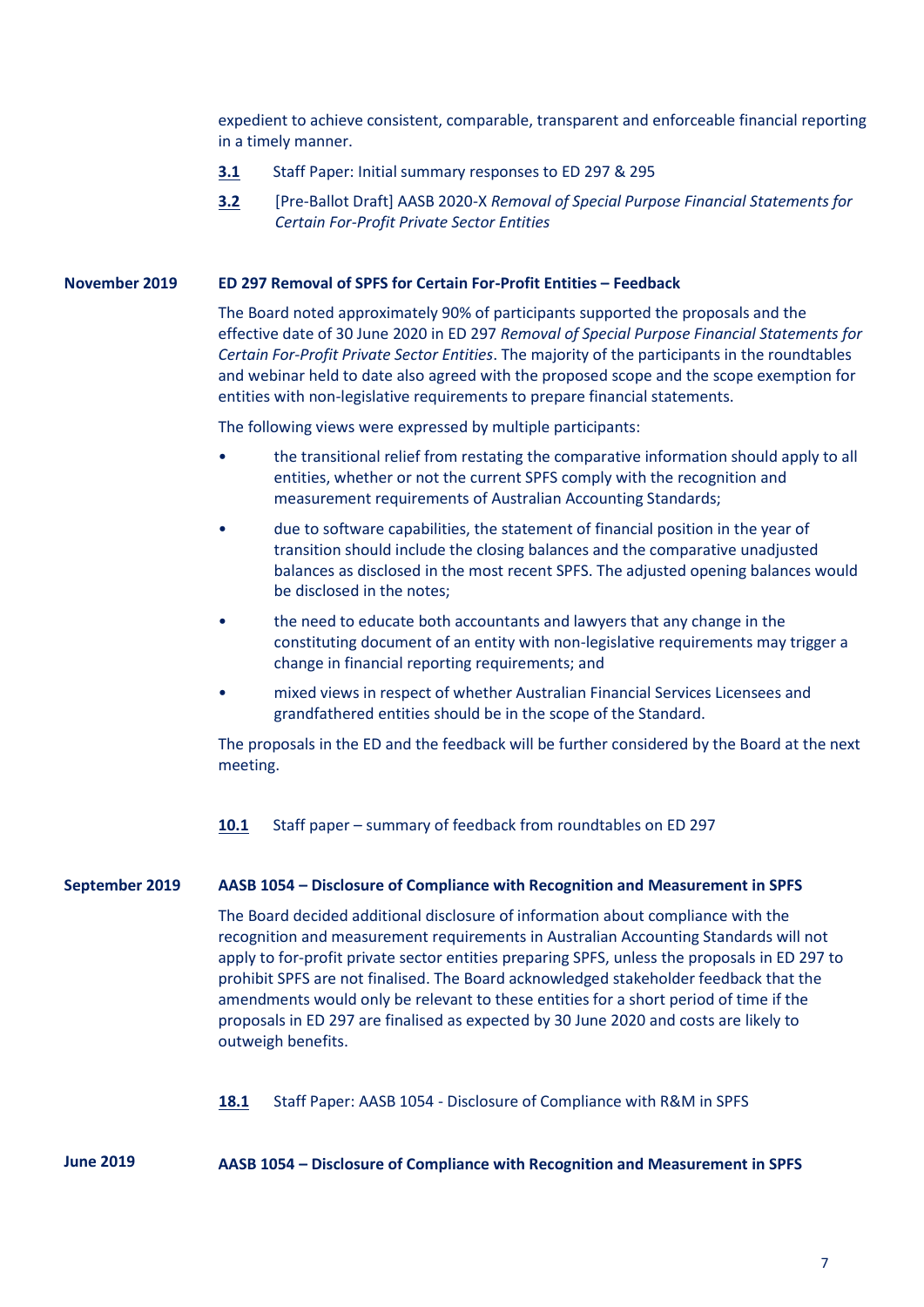The Board confirmed its proposals to require for-profit entities lodging with ASIC and not-forprofit (NFP) entities lodging with the ACNC that prepare special purpose financial statements (SPFS) to disclose information about their compliance with the recognition and measurement (R&M) requirements in Australian Accounting Standards (AAS).

The Board decided that such entities should disclose:

- (a) the basis on which the decision was made to prepare SPFS;
- (b) whether the entity has investments in subsidiaries, associates or joint ventures and whether they have been consolidated or equity accounted as appropriate, in accordance with AAS, and an explanation of why not complied with. If the entity is a NFP entity, and hasn't undertaken this assessment, it shall instead disclose this fact; and
- (c) an explicit statement that the accounting policies applied in the financial statements do or do not comply with all the recognition and measurement requirements in AAS, and if not, an indication of where they do not comply.

The Exposure Draft will also include implementation guidance and illustrative examples to help preparers understand the nature of the information that is to be disclosed. The required disclosures are not expected to be onerous – the extent of any non-compliance does not need to be quantified.

The proposed amendments are expected to apply to annual periods ending on or after 30 June 2020. Early voluntary disclosure is encouraged.

The Exposure Draft is expected to be issued in July with a comment period of 45 days.

- **[12.0](https://www.aasb.gov.au/admin/file/content102/c3/12.0_CM_AAS_RM_disc_M171.pdf)** Cover Memo
- **[12.1](https://www.aasb.gov.au/admin/file/content102/c3/12.1_ED_Pre_Ballot_Draft_AAS_RM_disc_M171.pdf)** [Pre Ballot Draft] Exposure Draft 2019-XX *Amendments to Australian Accounting Standards – Disclosure of Compliance with Recognition and Measurement Requirements*

#### **Removal of SPFS for FP Entities – Phase 2 ED**

The Board decided to propose that the revised *Conceptual Framework for Financial Reporting*  (Conceptual Framework) and the removal of the ability for for-profit private sector entities to prepare SPFS would apply to:

- (a) for profit-private sector entities that are required by legislation to comply with either Australian Accounting Standards or accounting standards;
- (b) other for-profit private sector entities that are required only by their constituting document or another document to comply with Australian Accounting Standards, provided that the relevant document was created or amended on or after 1 July 2020; and
- (c) other for-profit entities (including for-profit public sector entities) that elect to prepare general purpose financial statements.

The Board decided to provide an exemption to for-profit private sector entities such as trusts, partnerships, certain joint arrangements and self-managed superannuation funds, that have constituting documents as well as documents such as lending agreements, that require compliance with 'Australian Accounting Standards' in specifying financial reporting requirements because: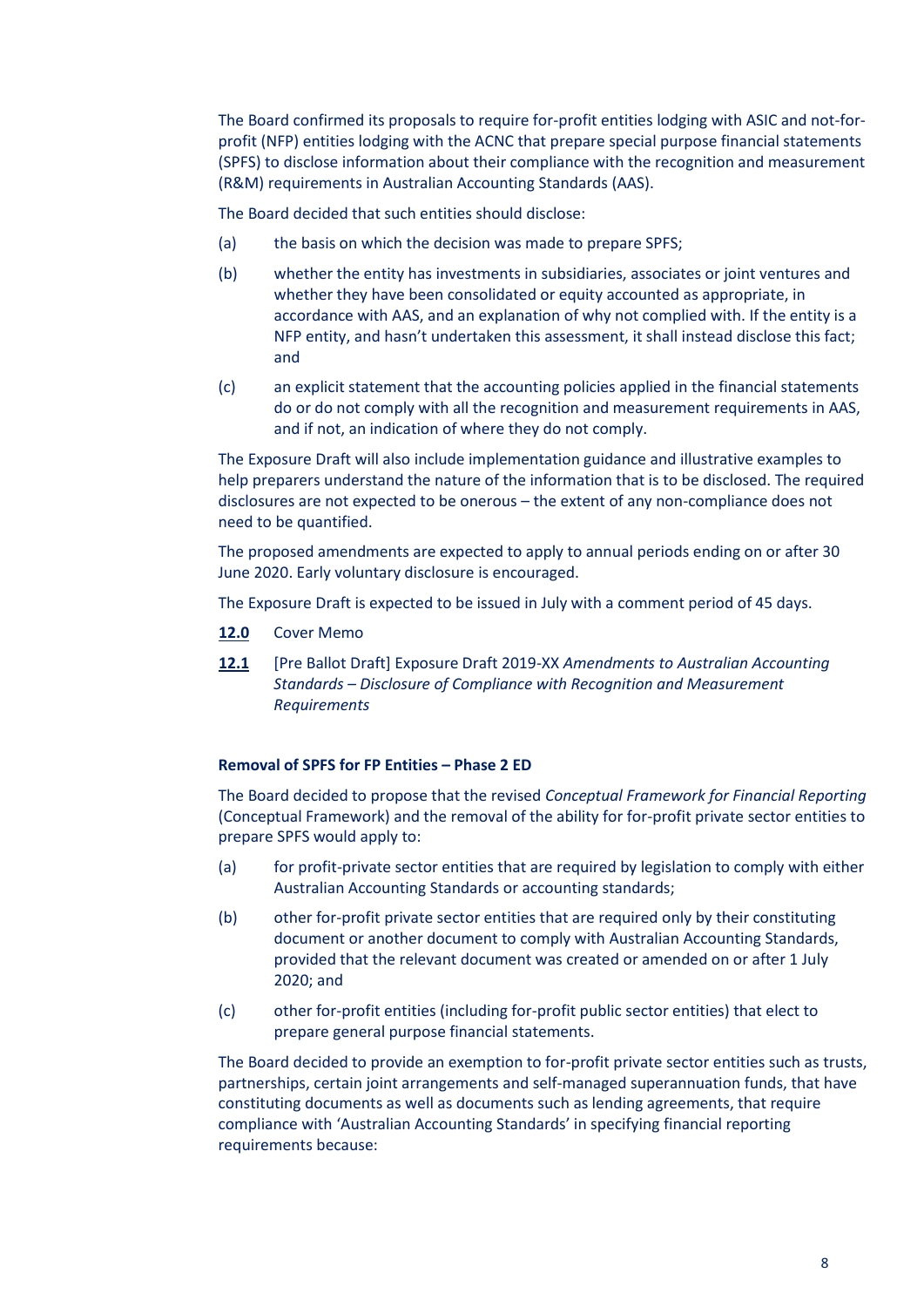- (a) their financial statements are prepared for specific users (e.g. a trustee), and those users have the ability to command whatever information they require from the entity;
- (b) the financial statements are not lodged on the public record; and
- (c) it may be costly for entities to change their constituting document or other document where GPFS are not sought by the financial statement users.

The Board noted that if such documents are amended on or after 1 July 2020 the financial reporting requirements could be amended at that time, so the exemption will no longer apply in these circumstances.

The proposed transitional relief for entities transitioning from SPFS to GPFS-Tier 2 not fully applying the applicable recognition and measurement requirements of Australian Accounting Standards (AAS) or the requirements for consolidated financial statements in AASB 10 *Consolidated Financial Statements* (if relevant) include:

- (a) amending AASB 1053 *Application of Tiers of Australian Accounting Standards* to clarify that such an entity should be able to apply either:
	- (i) all relevant requirements of AASB 1 *First-time Adoption of Australian Accounting Standards*; or
	- (ii) (ii) Tier 2 reporting requirements directly using the requirements in AASB 108 *Accounting Policies, Changes in Accounting Estimates and Errors*;
- (b) amending AASB 1 to present two statements of financial position in accordance with AAS at the beginning and end of the first AAS reporting period, rather than restating the comparative periods; and
- (c) a range of disclosures, including the SPFS statement of financial position and statement of profit or loss and other comprehensive income and a description of the main adjustments in transitioning from SPFS to Tier 2 GPFS. The Board expects that the ED will be issued in August and will be open for comment until mid-November 2019.
- **[4.0](https://www.aasb.gov.au/admin/file/content102/c3/4.0_CM_SPFS-Removal_M171.pdf)** Cover Memo: Removal of SPFS for FP entities Phase 2 ED
- **[4.1](https://www.aasb.gov.au/admin/file/content102/c3/4.1_ED_SPFS-Removal_M171.pdf)** [Pre Ballot Draft] ED XXX Amendments to Australian Accounting Standards Removal of Special Purpose Financial Statements under Standards for For-Profit Entities

#### **April 2019 AASB 1054 – Disclosure of Compliance with R&M in SPFS**

The Board decided to issue an Exposure Draft proposing for-profit entities and not-for-profit (NFP) entities within the scope of AASB 1054 *Australian Additional Disclosures* that prepare special purpose financial statements (SPFS) disclose:

- whether they have subsidiaries and prepared consolidated financial statements, and if not consolidated, why not;
- if they have investments in an associate or a joint venture*,* whether they have been accounted for in a manner consistent with AASB 128 *Investments in Associates and Joint Ventures*;
- whether the entity has or has not complied with all recognition and measurement (R&M) requirements of Australian Accounting Standards (AAS) in preparing the SPFS; and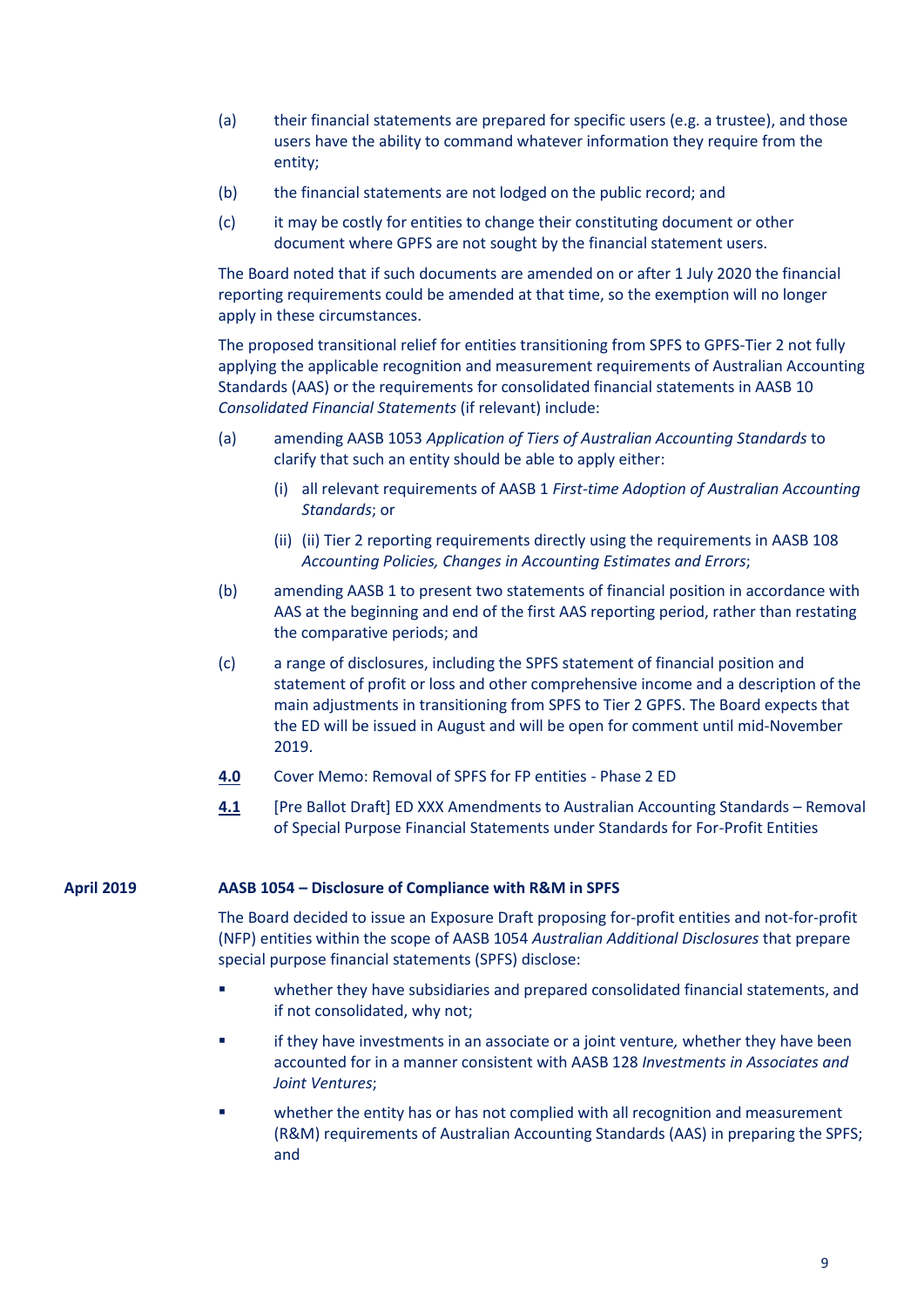**■** if the entity did not comply with all of the R&M requirements, sufficient information so that the users of the SPFS clearly understand the accounting policies.

The entities affected are those:

- lodging financial reports with ASIC (under Chapter 2M.3 of the *Corporations Act 2001*)*;* or
- required by the *Australian Charities and Not-for-profits Commission Regulation 2013*  or other legislation to comply with AASB 1054.

The Board noted that this proposal would not require entities to change their accounting policies, but to simply state whether or not their policies comply with all the recognition and measurement requirements in AAS. Based on the evidence that users for SPSFs exist, feedback from those users (particularly regarding the importance of comparability) and academic research findings, the Board considered this interim measure – until the broader project on removing SPFS for for-profit entities is completed – is urgently needed to provide more transparency to SPFS users of publicly lodged financial statements.

Given the Board's concerns, and evidence regarding inappropriate application of the reporting entity concept, the Board was not persuaded the users of publicly lodged SPFS could demand any information they need. Research into the reporting practices of for-profit entities preparing SPFS shows that for 14% a user could not clearly identify whether recognition and measurement requirements had or had not been complied with.

The Exposure Draft is expected to be issued in June with a comment period of 45 days. The Board intends to issue the final Standard before the end of December 2019. However, given the clear stakeholder expectations of trust and transparency from directors, the Board encourages early voluntary disclosure for 30 June year-end financial statements.

**[4.1](https://www.aasb.gov.au/admin/file/content102/c3/4.1_SP_AAS_RM_disc_M170.pdf)** AASB 1054 - Disclosure of Compliance with R&M in SPFS

## **Removal of SPFS for FP Entities – Transitional Relief and Timelines**

The Board decided to propose an amendment to AASB 1 *First-Time Adoption of Australian Accounting Standards* so that, in the first annual reporting period after the amendments to remove the ability to prepare SPFS in accordance with AAS become effective, an entity preparing general purpose financial statements (GPFS) under Tier 2 requirements for the first time need not restate its comparative information. This amendment would be applicable regardless of whether an entity had a legislative or other requirement to comply with AAS in prior periods. Instead of full comparative information, the amendment to AASB 1 would require entities adopting this option to provide the following information in addition to the other requirements of AASB 1 for Tier 2 entities:

- (a) present two statements of financial position in accordance with AAS as at:
	- (i) the beginning of the reporting period; and
	- (ii) the reporting date;
- (b) disclose its last SPFS statement of financial position as at the comparative period reporting date in the notes, with a description of the adjustments made for the statement of financial position at the beginning of the reporting period to be AAS compliant;
- (c) present two statements of profit or loss and other comprehensive income as follows:
	- (i) for the reporting period in accordance with AAS; and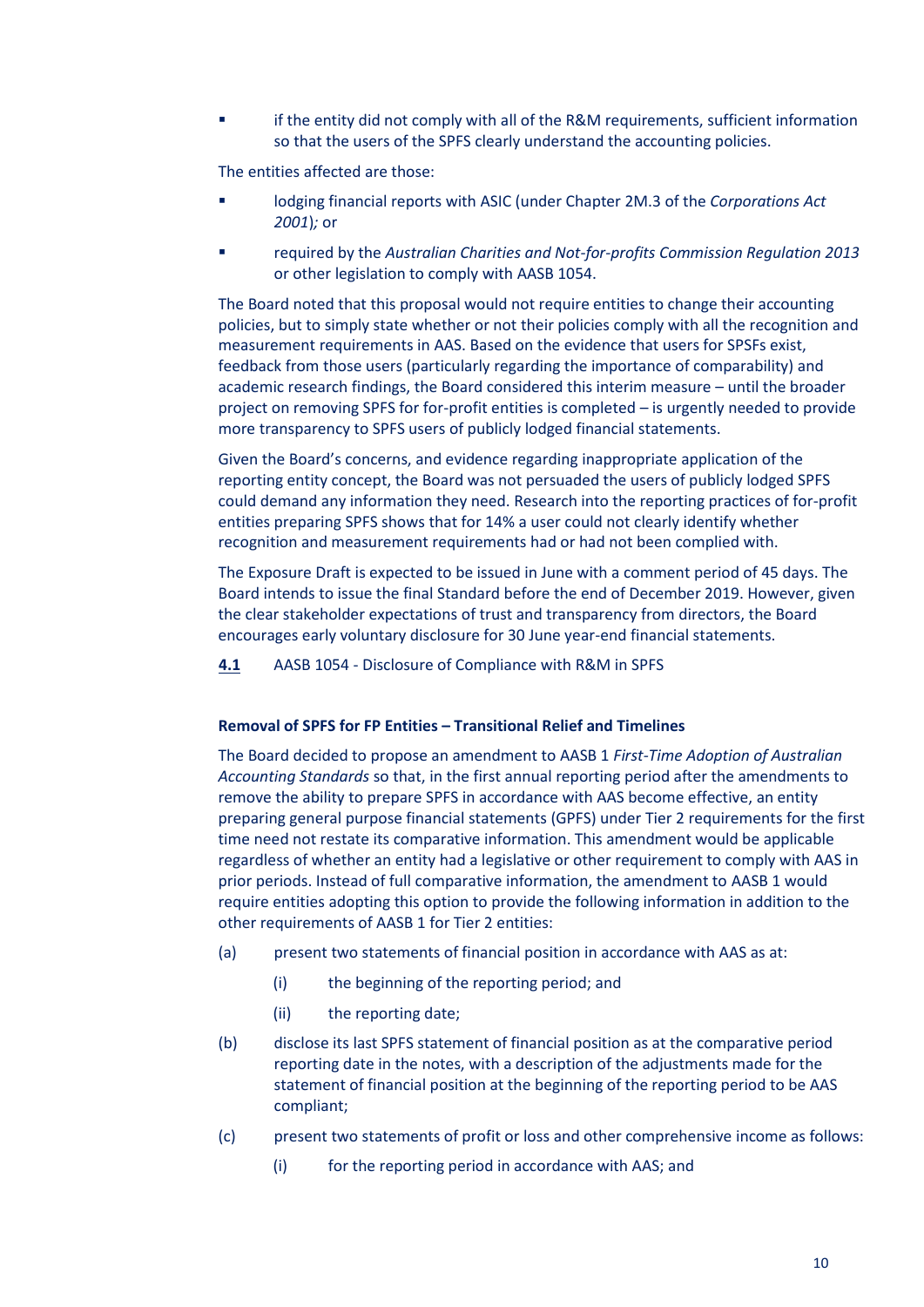- (ii) for the comparative period, but as presented in its last SPFS (ie not necessarily AAS compliant), but labelled clearly where the information is not AAS compliant. The Board noted that comparative information in the statement of profit of loss is of particular interest to users and decided that requiring some previous SPFS information would provide a pragmatic approach to providing comparative information and facilitating transition in a timely manner; and
- (d) disclose in the notes a description of the adjustments that would have been required to make the comparative SPFS statement of profit or loss and other comprehensive income noted in (c)(ii) compliant with AAS (similar to the requirement of AASB 1, paragraph 22).

The Board noted that relief from the restatement of comparative information would be beneficial as it would reduce costs to preparers whilst also allowing an earlier effective date of the amending Standard than if comparative information were required, ultimately providing a consistent, comparable, enforceable and transparent reporting framework earlier. As such, the Board decided that the Exposure Draft will propose an effective date of annual periods beginning on or after 1 July 2020. Earlier application would be permitted and encouraged.

The Board considered other options for transitional relief, including allowing entities that are subsidiaries to recognise amounts based on information provided in reporting packs to their parent entity for consolidation purposes, and allowing entities to immediately write off 'deemed goodwill' calculated in accordance with AASB 1 Appendix C. The Board also observed that the primary concerns raised by constituents were related to consolidation and equity accounting, and noted that the findings from the research addressing compliance with R&M of ASIC-lodging entities found that 6% of entities did not apply all R&M only due to not applying AASB 112 *Income Taxes* fully (although the Board also noted that feedback to ITC 39 had not raised AASB 112 as being problematic for transition purposes).

However, the Board considered there was insufficient compelling reasons or evidence to warrant any transitional relief for these other options, particularly noting that:

- (a) the revision by Treasury of the thresholds for distinguishing large and small proprietary companies has reduced the population of large proprietary companies by approximately 2,797 (around a third of the original population), leaving approximately 3,986 of more economically significant companies as large proprietary companies. The Board also noted the Explanatory Statement accompanying the revision of the thresholds outlined the expectation that more economically significant entities are expected to have users that are dependent on the entity's GPFS, and also that the average access rates of the remaining population is significantly higher than those entities that would now be small proprietary companies rather than large proprietary companies;
- (b) the Board had not received feedback that the population of small foreign-controlled companies or unlisted public companies warranted transitional relief in addition to that provided in AASB 1; and
- (c) the Board has performed extensive outreach and asked for specific information on transitional relief that might be needed via formal comments on ITC 39, roundtables in capital cities and over 150 meetings with individual entities, and has not received any compelling evidence or suggestions identifying specific issues that need transitional relief in addition to that provided in AASB 1 or to be proposed in the ED.

#### *Timelines*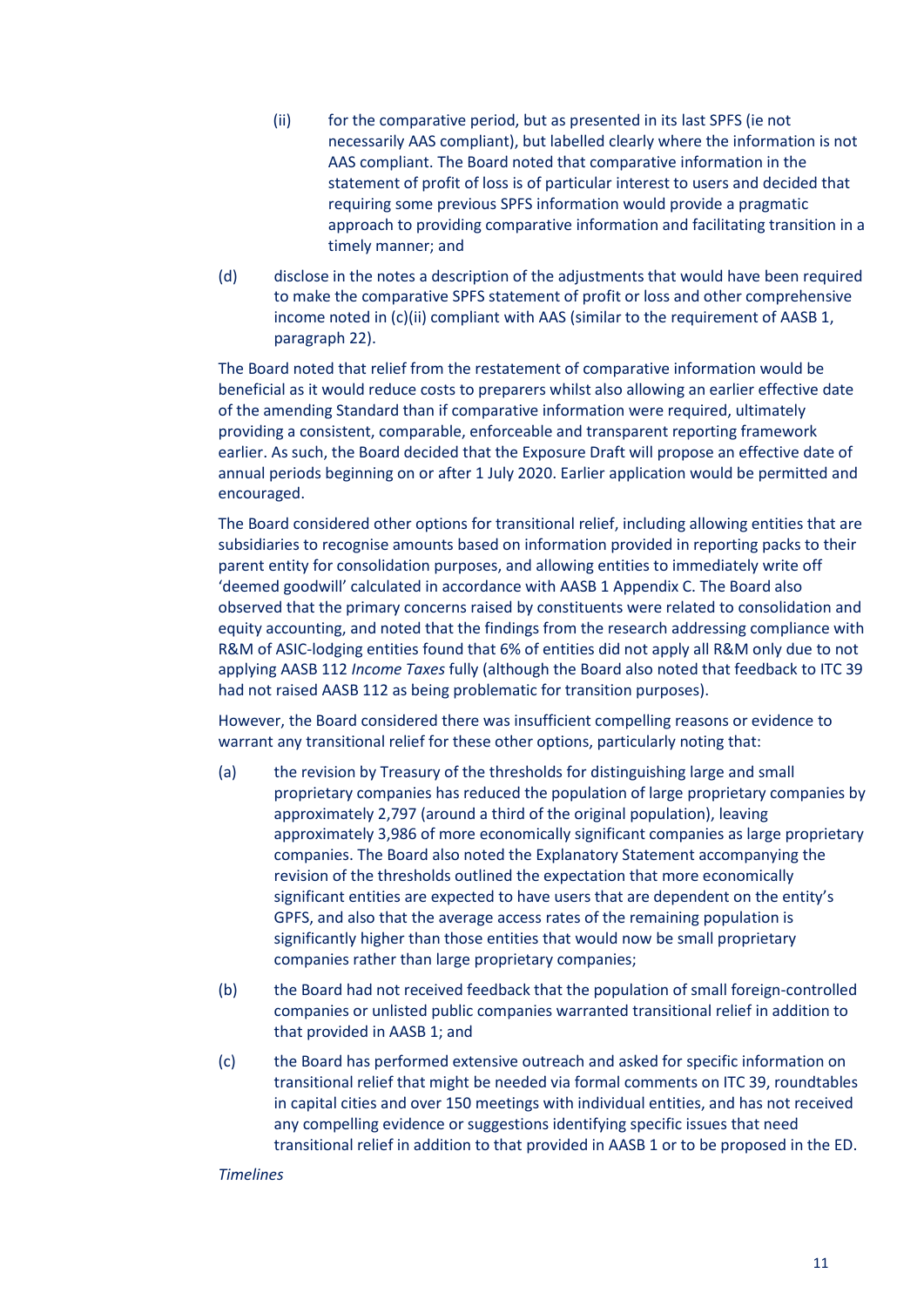The Board tentatively decided the following comment periods for the upcoming Exposure Drafts (ED):

- (a) for the ED proposing to remove the ability for entities to prepare SPFS in accordance with AAS – a comment period of 90 days. In making this consideration, the Board noted that the proposals would not be significantly different to those already considered by constituents in ITC 39, and hence an extended comment period did not appear to be needed; and
- (b) for the ED proposing to revise the Tier 2 reduced disclosure framework a comment period of 120 days.
- **[3.0](https://www.aasb.gov.au/admin/file/content102/c3/3.0_ResearchUpdate_M170.pdf)** AASB Research Report update Financial Reporting Practices of For-profit nondisclosing entities lodging SPFS
- **[5.1](https://www.aasb.gov.au/admin/file/content102/c3/5.1_SP_RemoveSPFSTimeline_M170.pdf)** Timeline
- **[6.1](https://www.aasb.gov.au/admin/file/content102/c3/6.1_SP_Transition-A_M170.pdf)** Transitional relief approach A: Provide no additional relief
- **[6.2](https://www.aasb.gov.au/admin/file/content102/c3/6.2_SP_TransitionB1-PushDown_M170.pdf)** Transitional relief approach B1: 'Push-down' accounting
- **[6.3](https://www.aasb.gov.au/admin/file/content102/c3/6.3_SP_TransitionB2-comparatives_M170.pdf)** Transitional relief approach B2: relief from comparatives
- **[6.4](https://www.aasb.gov.au/admin/file/content102/c3/6.4_SP_TransitionB3-DeemedGoodwill_M170.pdf)** Transitional relief approach B3: option to write off deemed goodwill

**February 2019** The Board decided to proceed with proposals to remove the ability of for-profit private sector entities to publicly lodge special purpose financial statements (SPFS) after considering:

- responses from financial statement users, preparers and other stakeholders during the public consultation period, including over 160 targeted discussions;
- the findings in AASB Research Reports and commissioned academic research;
- the results of user and preparer surveys; and
- feedback from regulators.

The accumulated body of evidence indicates there are significant numbers of users of all publicly lodged financial statements and there was widespread acknowledgement, particularly from users, that the current financial reporting framework does not provide consistent, comparable and transparent financial statements. Enforceability was also noted as a key issue. The Board noted the Banking Royal Commission findings highlighted the importance of removing exceptions in legislation and that removing the SPFS self-assessment option would remove an exception and would bring Australia into line with the rest of the world.

Accordingly, the Board determined the following:

- (a) the desired outcome to address the SPFS issue should be a consistent, comparable, transparent and enforceable financial reporting framework for all for-profit private sector entities (within the scope of the Phase 2 proposals) that have a statutory requirement to prepare financial statements that comply with Australian Accounting Standards (AAS) or accounting standards. To achieve this, the Board decided it is necessary to propose in relation to for-profit private sector entities:
	- (i) amendments to AAS to remove the ability for such entities to self-assess their reporting entity status and prepare SPFS; and
	- (ii) (ii) all such entities to prepare some form of general purpose financial statements (GPFS);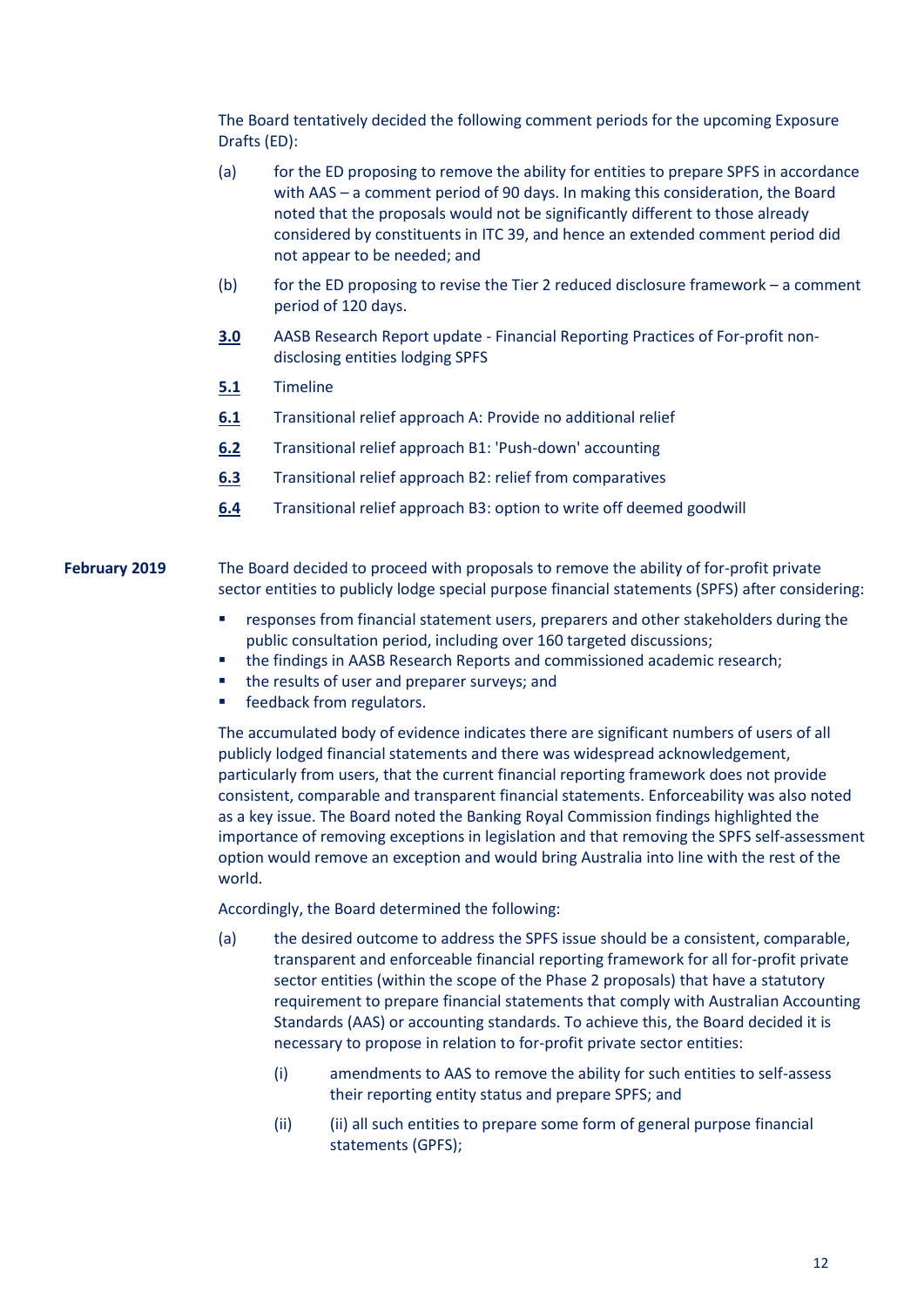(b) the forthcoming Exposure Draft will propose only one Tier 2 GPFS framework, given the small number of entities required to publicly lodge financial statements – currently 12,800 (which is less than 2% of trading entities). The ED will propose replacing the existing Tier 2 GPFS Reduced Disclosure Requirements (RDR) framework with a framework that would still require compliance with all recognition and measurement (R&M) requirements in AAS – including consolidation and equity accounting.

In making this decision, the Board noted the strong preference expressed by the majority of respondents for a framework that includes full R&M in AAS on the grounds that it would enhance the comparability, consistency and transparency of the financial statements. Such a framework would also minimise the costs associated with the transition from SPFS to Tier 2 GPFS for the majority of preparers that, based on feedback received from various forums and the preliminary findings of the AASB's research into the level of compliance with R&M of ASIC regulated entities, are already complying with R&M in AAS (in accordance with ASIC Regulatory Guide RG85). The Board noted that 3,000 small foreign-controlled entities already apply either the full R&M requirements in AAS for consolidation by a parent entity or US GAAP, and that large proprietary companies that are consolidated into AASB Tier 1 entities already apply the full R&M requirements.

The Board noted that a minority of respondents had asked the Board to consider IFRS for SMEs as an option or alternative for Tier 2 GPFS. However, the Board noted that these respondents did not provide any new arguments as to whether IFRS for SMEs would be preferable to full R&M as an alternative Tier 2 GPFS. The Board also noted that IFRS for SMEs includes requirements for consolidated financial statements, deferred tax accounting, financial instruments accounting and related party disclosures that are not substantively different to full IFRS R&M requirements. For these reasons, the Board decided not to propose a Tier 2 GPFS framework with differential R&M requirements;

- (a) further research and outreach is required before determining what additional transitional relief might be required to ensure the transition from SPFS to Tier 2 GPFS is not unduly burdensome. This work should give particular consideration to the preparation of consolidated financial statements and the application of equity accounting for the first time, whether comparative information is required in the year of transition, and additional ongoing compliance costs;
- (b) to undertake further research to assess whether it is appropriate to provide grandfathering relief for entities with a non-legislative requirement to prepare financial statements in accordance with AAS, such as a requirement in their trust deed or other compliance document. The Board will consider the number of entities that may be affected and whether it is possible to develop objective criteria related to economic significance for distinguishing those entities that should be required to comply with AAS;
- (c) finalise the research into current compliance with R&M requirements to assist in determining the cost/benefit of the final proposals; and
- (d) the forthcoming Phase 2 ED will be accompanied by a formal Feedback Statement. The Feedback Statement will include details of the research and outreach activities that have been conducted throughout the standard-setting process in order to demonstrate compliance with the AASB's For-Profit Entity Standard-Setting Framework.

The Board will continue to consult with a wide range of stakeholders in drafting the proposals to be included in the Phase 2 ED. The Board reconfirmed its decision that it is appropriate to progress the for-profit project in advance of the NFP project to improve the financial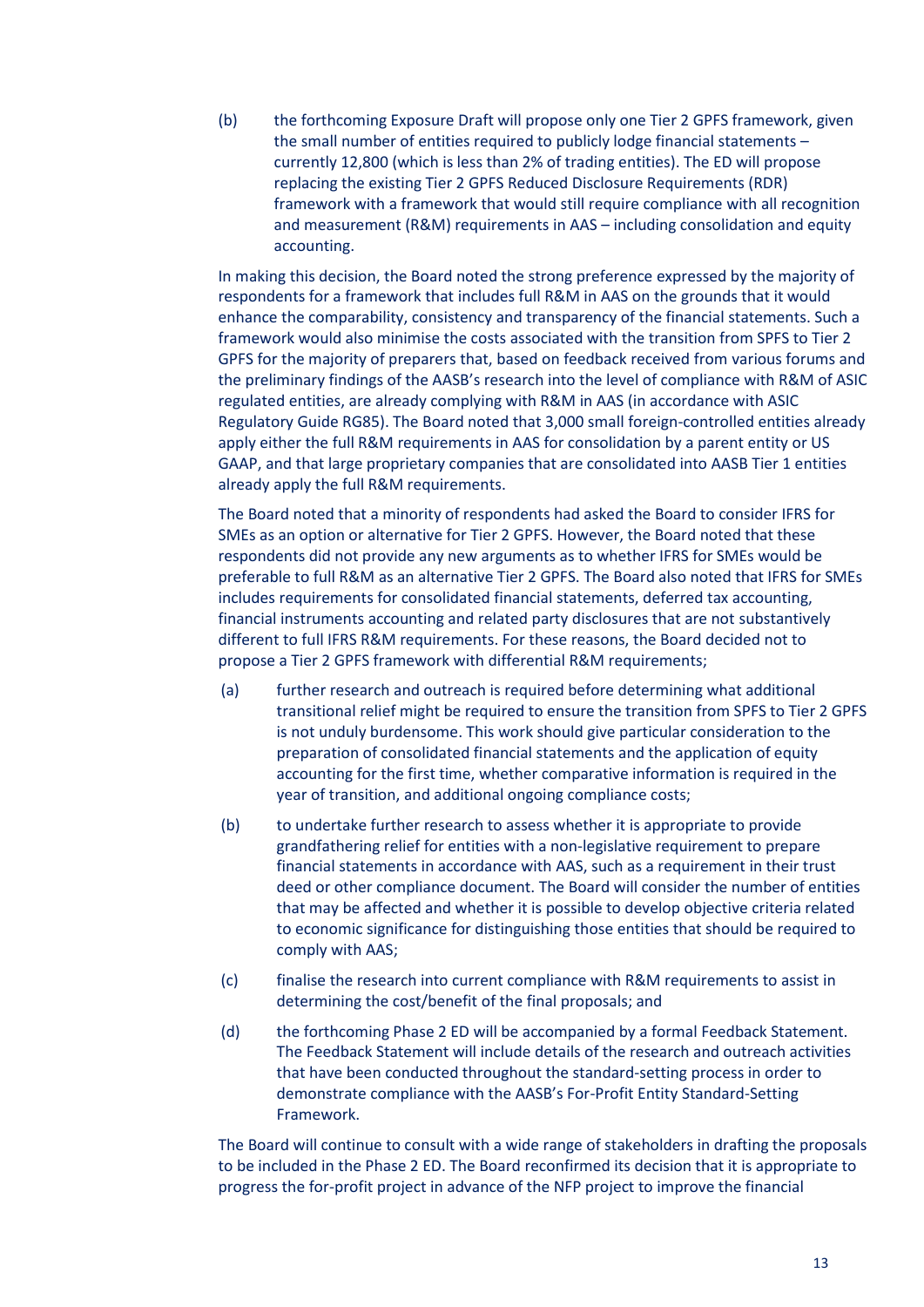reporting framework. The Board noted that the for-profit sector entities publicly lodging financial statements have greater levels of economic significance, size and resources, and proportionately are a significantly smaller number (less than 2% of trading entities), compared to approximately 33% of charities preparing financial statements. The Board also noted that the Banking Royal Commission findings, various Senate enquiries on tax avoidance, the existing RG85 guidelines and the preliminary findings of the academic research on compliance with R&M requirements clearly indicate that existing disclosure practices are extremely confusing for users, and with the effective date of the IASB Conceptual Framework, it is imperative to progress the for-profit project.

|                      | <b>Staff Paper: Phase 2 submissions</b><br>4.1                                                                                                                                                                                                                                                                                                     |  |
|----------------------|----------------------------------------------------------------------------------------------------------------------------------------------------------------------------------------------------------------------------------------------------------------------------------------------------------------------------------------------------|--|
| <b>November 2018</b> | The Board noted feedback received during the Board's September roundtables on enhancing<br>financial reporting and replacing special purpose financial statements for for-profit entities.                                                                                                                                                         |  |
|                      | For noting: ITC 39 Applying the IASB's Revised Conceptual Framework and Solving the<br>4.3<br>Reporting Entity and Special Purpose Financial Statement Problems                                                                                                                                                                                    |  |
|                      | Cover Memo - ITC 39 Phase 2 - Summary of Feedback received from Phase 2<br>9.0<br><b>Outreach in September</b>                                                                                                                                                                                                                                     |  |
| September 2018       | The Board decided that the most appropriate way to facilitate the Board's two-phase<br>approach to applying the IASB's Conceptual Framework for Financial Reporting (RCF) as<br>proposed in ITC 39 Applying the IASB's Revised Conceptual Framework and Solving the<br>Reporting Entity and Special Purpose Financial Statement Problems would be: |  |
|                      | (a) to have two conceptual frameworks until Phase 2 of the project is completed                                                                                                                                                                                                                                                                    |  |
|                      | (b) to have one set of Australian Accounting Standards, including Interpretations (AAS).                                                                                                                                                                                                                                                           |  |
|                      | Full written submission received from the Australian Banking Association on ITC 39<br>4.2.1                                                                                                                                                                                                                                                        |  |
|                      | Full written submission received from the Australian Securitisation Forum on ITC 39<br>4.2.2                                                                                                                                                                                                                                                       |  |
|                      | 4.3<br>For noting: ITC 39 Applying the IASB's Revised Conceptual Framework and Solving the<br>Reporting Entity and Special Purpose Financial Statement Problems                                                                                                                                                                                    |  |
| <b>June 2018</b>     | The Board decided to issue a high-level summary of its recent briefing sessions on the<br><b>Consultation Paper.</b>                                                                                                                                                                                                                               |  |
|                      | Outreach is continuing, with the Board particularly interested in stakeholders' views on what<br>transitional relief might be helpful and the potential implementation costs where entities are<br>affected.                                                                                                                                       |  |
| <b>May 2018</b>      | The Board approved to issue its Consultation Paper.                                                                                                                                                                                                                                                                                                |  |
|                      | The Consultation Paper explains the AASB's objective to make the RCF applicable in Australia,                                                                                                                                                                                                                                                      |  |

describes a two-phase approach to solving the following two problems, and presents five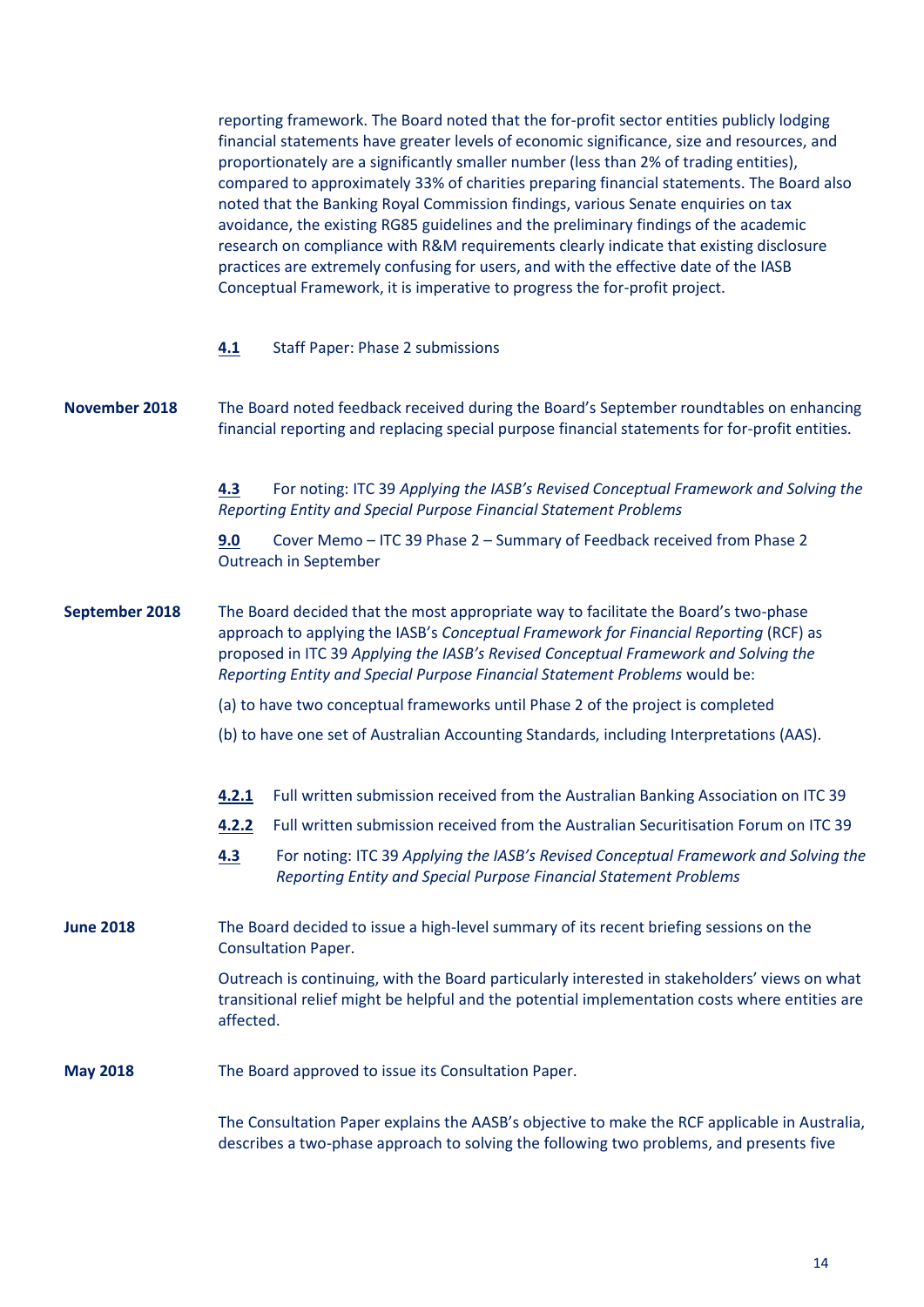|                      | options considered by the Board for addressing the two problems.                                                                                                                                                                                                                                                                                                                                                                                                                                                                                                                                                                                                             |
|----------------------|------------------------------------------------------------------------------------------------------------------------------------------------------------------------------------------------------------------------------------------------------------------------------------------------------------------------------------------------------------------------------------------------------------------------------------------------------------------------------------------------------------------------------------------------------------------------------------------------------------------------------------------------------------------------------|
| <b>February 2018</b> | The Board decided that the Consultation Paper should further emphasise the background<br>and objective of the project, the core problems it is trying to solve and the need for the<br>AASB's action. The Board also highlighted the need to explain the considered options and the<br>project's timeline for consultation on these issues.                                                                                                                                                                                                                                                                                                                                  |
|                      | Cover Memo - Conceptual Framework Project<br>4.0                                                                                                                                                                                                                                                                                                                                                                                                                                                                                                                                                                                                                             |
|                      | Ballot Draft of AASB Consultation Paper Conceptual Framework for Financial<br>4.1<br>Reporting - Application of the IASB's Revised Conceptual Framework in Australia                                                                                                                                                                                                                                                                                                                                                                                                                                                                                                         |
|                      | Proposed project timeline and Conceptual Framework Project Advisory Panel<br>4.2                                                                                                                                                                                                                                                                                                                                                                                                                                                                                                                                                                                             |
| December 2017        | The Board noted major issues that Australian entities will face when the IASB's revised<br>Conceptual Framework for Financial Reporting (RCF) is issued. The Board considered staff's<br>proposals and directed staff to draft a consultation paper to be issued at the beginning of<br>2018.                                                                                                                                                                                                                                                                                                                                                                                |
|                      | <b>10.1</b><br>Staff Paper - Implications of the forthcoming IASB Conceptual Framework                                                                                                                                                                                                                                                                                                                                                                                                                                                                                                                                                                                       |
| <b>May 2017</b>      | The Board considered an updated project plan. In particular, staff will work in conjunction<br>with other key regulatory bodies and stakeholders to determine user needs for information<br>and to consider the costs and benefits of the financial reporting requirements for all<br>Australian entities. Extensive research work, including comparing the existing reporting<br>requirements with other jurisdictions, and consultation activities are underway to better<br>understand and assess the criteria for determining (a) which entities are required to prepare<br>general purpose financial reports and (b) the reporting requirements applicable to entities. |
|                      | 7.1<br><b>Staff Paper: Australian Financial Reporting Framework</b>                                                                                                                                                                                                                                                                                                                                                                                                                                                                                                                                                                                                          |
| <b>June 2016</b>     | Staff outlined the continuing development of benchmarking reports regarding financial<br>reporting requirements for for-profit and not-for-profit entities in the private and public<br>sectors. These reports will provide a basis for further consultation with regulators and other<br>stakeholders. No decisions were made.                                                                                                                                                                                                                                                                                                                                              |
|                      | Cover memo - Australian Financial Reporting Framework<br><u>7.0</u>                                                                                                                                                                                                                                                                                                                                                                                                                                                                                                                                                                                                          |
|                      | Updated project plan<br>7.2                                                                                                                                                                                                                                                                                                                                                                                                                                                                                                                                                                                                                                                  |
| <b>April 2016</b>    | Staff outlined the continuing work to develop benchmarking reports regarding financial<br>reporting requirements for for-profit and not-for-profit entities in the private and public<br>sectors. These reports will support further consultation with regulators and other<br>stakeholders. No decisions were made.                                                                                                                                                                                                                                                                                                                                                         |
| December 2015        | The Board received an update on the project addressing the Australian financial reporting<br>framework in terms of which entities should prepare and lodge general purpose financial<br>statements and the content of such financial statements. No decisions were made.                                                                                                                                                                                                                                                                                                                                                                                                     |
|                      | <b>Staff Paper - Financial Reporting Framework</b><br>7.1                                                                                                                                                                                                                                                                                                                                                                                                                                                                                                                                                                                                                    |